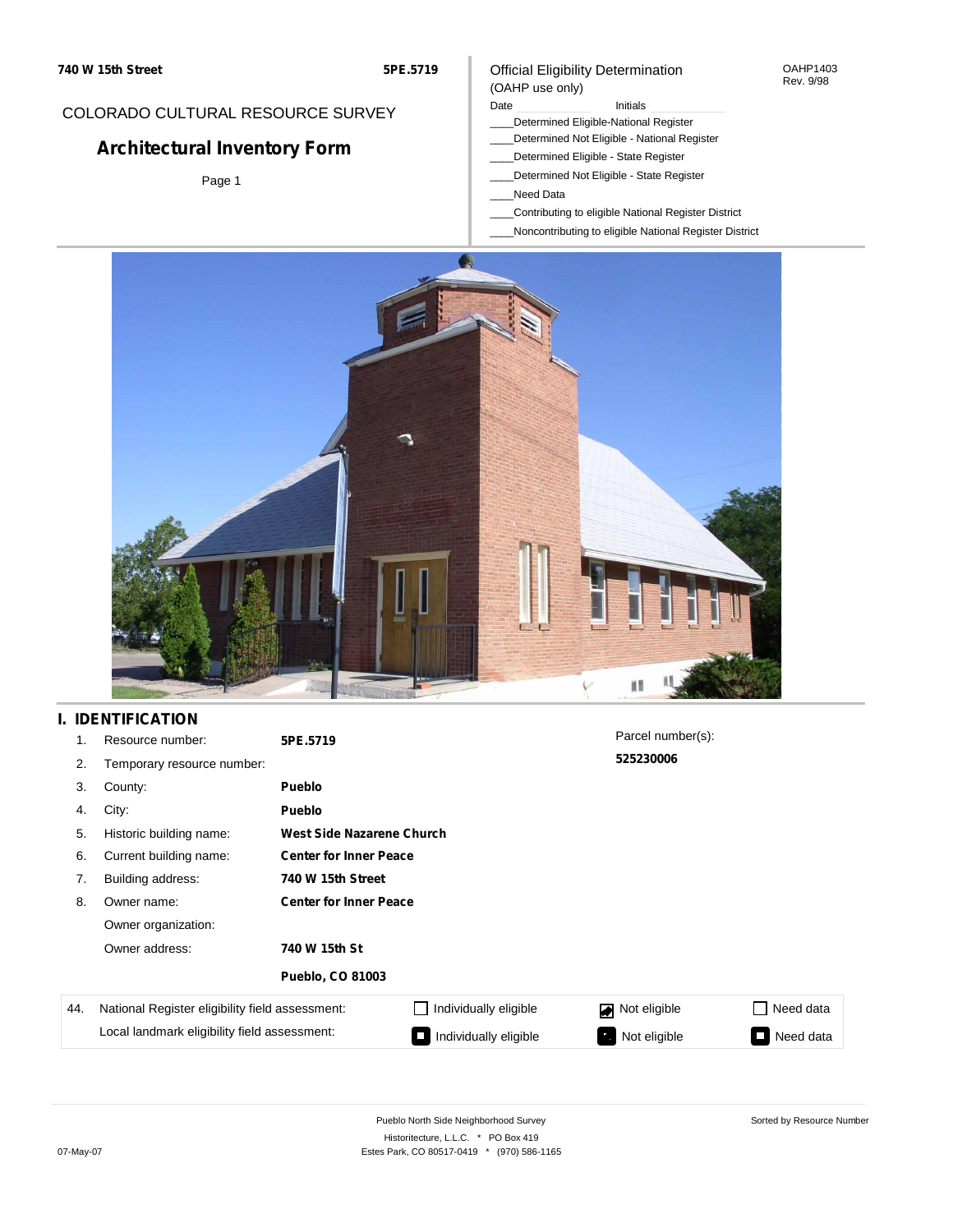Sorted by Resource Number

### **Architectural Inventory Form**

Page 2

### **II. GEOGRAPHIC INFORMATION**

| 9.  | P.M.       |     | 6th                 |              | Township:               |       | <b>20S</b>                       |    |           |           | Range:            | 65W |         |
|-----|------------|-----|---------------------|--------------|-------------------------|-------|----------------------------------|----|-----------|-----------|-------------------|-----|---------|
|     |            | SE. | 1/4                 | of <b>SE</b> | 1/4                     | of SE | 1/4                              | of | <b>NW</b> | 1/4       | of Section        |     | 25      |
| 10. |            |     | UTM reference zone: |              | 13                      |       |                                  |    |           |           |                   |     |         |
|     | Easting:   |     |                     |              | 533495                  |       |                                  |    |           | Northing: |                   |     | 4236811 |
| 11. |            |     | USGS quad name:     |              | <b>Northeast Pueblo</b> |       |                                  |    |           | Scale:    |                   |     | 7.5     |
|     | Year:      |     |                     |              | 1974)                   |       | 1961 (Photorevised 1970 and      |    |           |           |                   |     |         |
| 12. | $Lot(s)$ : |     |                     |              |                         |       | All of Lots 4 through 6; Block 4 |    |           |           |                   |     |         |
|     | Addition:  |     |                     |              | <b>Craig's Addition</b> |       |                                  |    |           |           | Year of addition: |     | 1871    |

13. Boundary description and justification:

The boundary, as described above, contains but does not exceed the land historically associated with this property.

Metes and bounds exist:

П

### **III. ARCHITECTURAL DESCRIPTION**

| 14. | Building plan (footprint, shape):    | <b>Rectangular Plan</b>              |                       |
|-----|--------------------------------------|--------------------------------------|-----------------------|
|     | Other building plan descriptions:    |                                      |                       |
| 15. | Dimensions in feet (length x width): | Length: $52 \times$ Width: 33        |                       |
| 16. | Number of stories:                   | 1                                    |                       |
| 17. | Primary external wall material(s):   | <b>Brick</b>                         | Other wall materials: |
|     |                                      |                                      |                       |
| 18. | Roof configuration:                  | Hipped Roof/Gable-on-hip Roof        |                       |
|     | Other roof configurations:           |                                      |                       |
| 19. | Primary external roof material:      | <b>Asphalt Roof/Composition Roof</b> |                       |
|     | Other roof materials:                |                                      |                       |
| 20. | Special features:                    | Chimney                              |                       |
|     |                                      | Tower                                |                       |
|     |                                      | <b>Window/Stained Glass</b>          |                       |

21. General architectural description:

Oriented to the north, this church rests on a white-painted concrete foundation, pierced by 1-beside-1-light, sliding-sash basement windows with white vinyl frames. A covered, concrete stairwell accesses the basement at the center of the rear (south) elevation. The structure over it is front-gabled and has walls of tan-painted particleboard. The west elevation of this structure hosts a 6-beside-6-light, sliding-sash window, with a vinyl frame. The east elevation has three, fixed-frame clerestory windows. A single-light, wood slab door opens in the south elevation. The walls consist of red bricks set in a 9-over-1 common **bond. Windows are generally paired, 5-light casement, with tan-painted wood frames and aluminum-frame storm windows.** They have stained glass. Opening in the south ends of the east and west elevations are 4-light casements, appearing singly. The same windows, some with 5 lights, open in the front (north) façade and in the tower protruding from the northwest corner of the church. Openings across the rear (south) elevation have either been boarded or bricked shut. The principal doorway is located in the north elevation of the tower. It hosts paired, 1-light, wood slab doors. Approaching it is a single-step concrete stoop, with flanking, black-painted, steel railings. Gray, interlocking asphalt shingles cover the gable-on-hip roof. White-painted **wood fascia and soffit box the eaves. The tower has a canted cap with and octagonal roof.**

22. Architectural style:

```
No Style
```
Other architectural styles: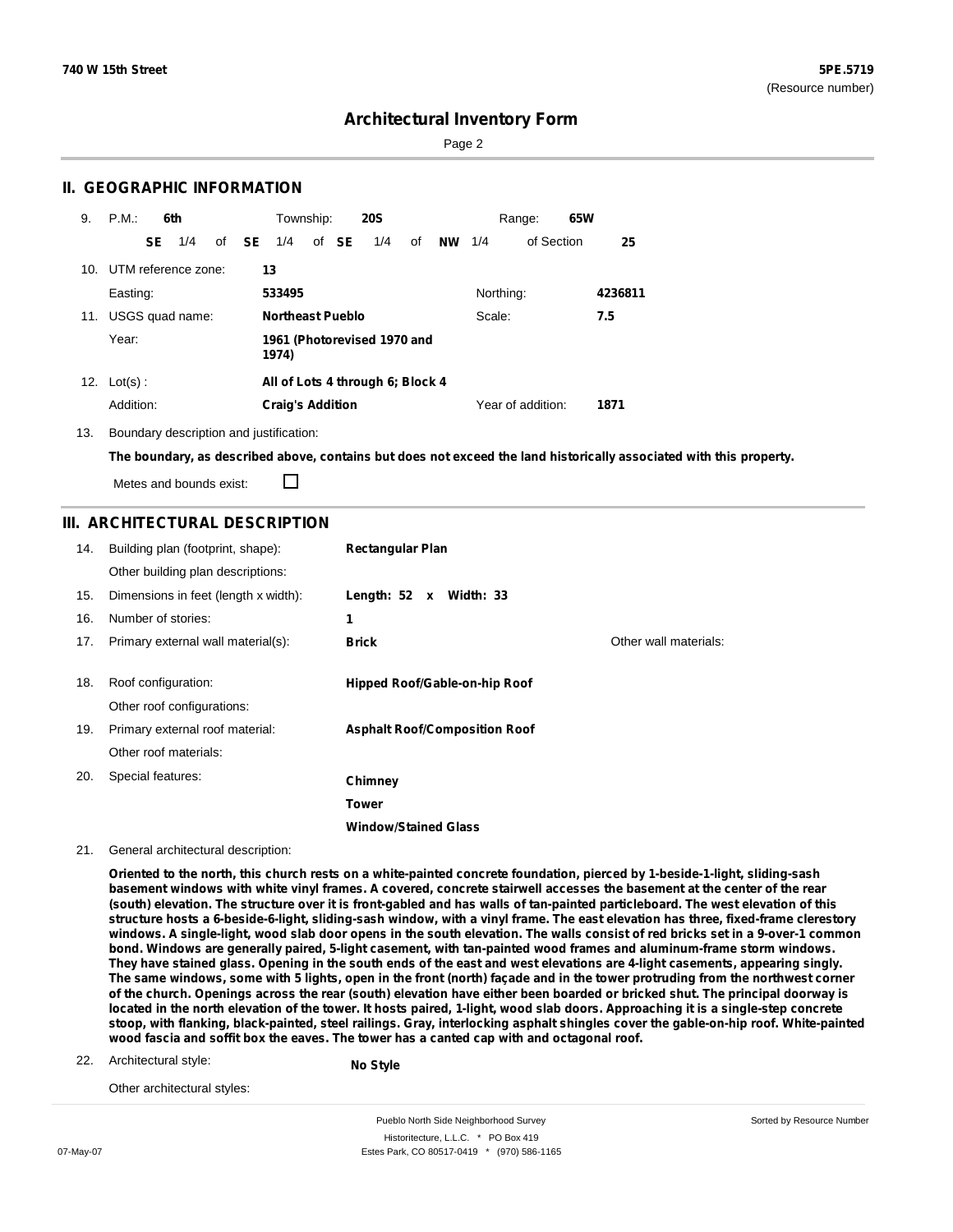Sorted by Resource Number

## **Architectural Inventory Form**

Page 3

Building type:

23. Landscape or special setting features:

This property is located on terrain sloping steeply downward from east to west, with an elevation of around 4,700 feet above mean sea level. The neighborhood features modest, one- and two-story houses. Setbacks from West 15th Street are generally the same on this block. This property is situated on the southeast corner of West 15th and Craig streets. Grass covers the strip separating the sidewalk from the street. A planted-grass yard, with mature landscaping, surrounds the church. Located to the **east of the building is a gravel parking lot.**

24. Associated buildings, features or objects:

1 : Type: **Shed**

Describe: A storage shed is located behind (south of) the church. Oriented to the west, the building rests **on a concrete slab. Sheets of tan particleboard, pressed into a vertical plank pattern, clad the exterior walls. White-painted cornerboards frame the walls. A wood slab door opens in the south end of the front (west) elevation. Gray asphalt shingles cover the side-gabled roof. Whitepainted wood fascia and soffit box the eaves.**

#### **IV. ARCHITECTURAL HISTORY**

| 25. | Date of Construction:  | <b>Estimate:</b>                 | Actual: | 1946                                                                                          |
|-----|------------------------|----------------------------------|---------|-----------------------------------------------------------------------------------------------|
|     | Source of Information: |                                  |         | Pueblo County Office of Tax Assessor. Property information card [internet].                   |
| 26. | Architect:             | unknown                          |         |                                                                                               |
|     | Source of information: |                                  |         |                                                                                               |
| 27. | Builder:               | unknown                          |         |                                                                                               |
|     | Source of information: |                                  |         |                                                                                               |
| 28. | Original Owner:        | West Side Nazarene Church        |         |                                                                                               |
|     | Source of information: | Co. consulted 1886 through 2003. |         | Pueblo City Directory. Pueblo, Co.; Salt Lake City; Kansas City, Mo.; and others: R.L. Polk & |

29. Construction history:

According to Pueblo County Tax Assessor records, this building was constructed in 1946. An analysis of the style, materials, and historical records corroborates this date. The only notable alterations have been the removal of some windows in the rear **elevation and the construction of a shelter over the exterior basement stairwell.**

- 30. Location: **original** Date of move(s):
	-

#### **V. HISTORICAL ASSOCIATIONS**

|     | 31. Original use(s): | Church |
|-----|----------------------|--------|
| 32. | Intermediate use(s): | Church |
|     | 33. Current use(s):  | Church |
|     | 34. Site type(s):    | Church |

35. Historical background:

This church was constructed in 1946 as the West Side Nazarene Church. At that time, it was addressed as 720 West 15th Street. By 1965, it became the Church of God, later Church of God Calvary Temple. The address of this property then changes\d to 740 West 15th Street between 1976 and 1977. Between 1994 and 1995, this sacred space became the Church of the Risen King. In May 2001, the Center for Inner Peace purchased this building and remains its occupant, with Roger Hupp as its minister.

Sources of information: 36.

> **Sanborn Fire Insurance Maps (for Pueblo, Colorado). New York: Sanborn Map and Publishing Co., 1883, 1886, 1889, 1893, 1904-05, 1904-51, and 1904-52.**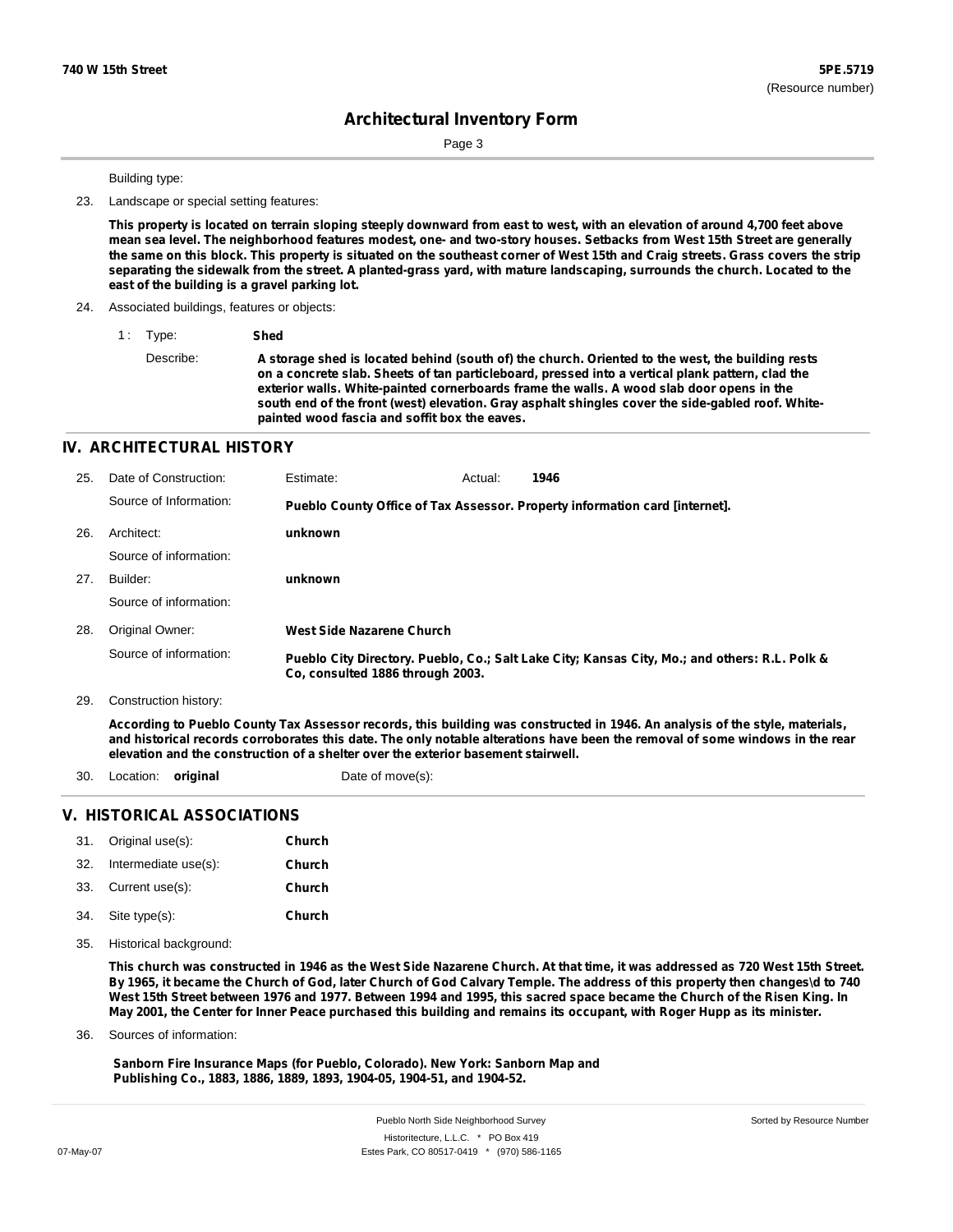Page 4

**Pueblo County Office of Tax Assessor. Property information card [internet].**

**Pueblo City Directory. Pueblo, Co.; Salt Lake City; Kansas City, Mo.; and others: R.L. Polk & Co, consulted 1886 through 2003.**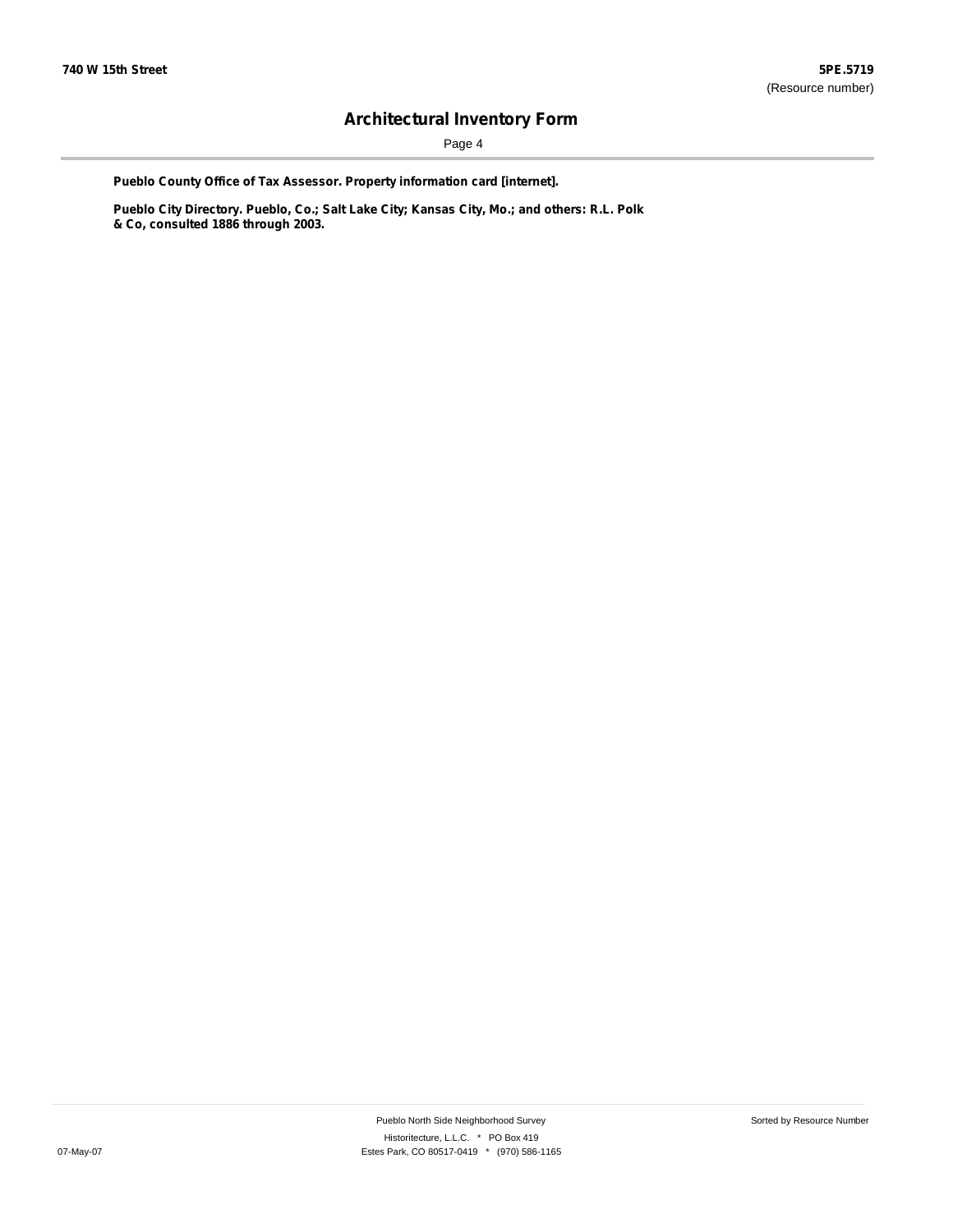Page 5

| 37. | Local landmark designation:<br>Designation authority:                                            | Yes $\Box$                             |  |       | No. | $\mathcal{F}_\alpha$                                                                                                 |  |  |  |
|-----|--------------------------------------------------------------------------------------------------|----------------------------------------|--|-------|-----|----------------------------------------------------------------------------------------------------------------------|--|--|--|
|     | Date of designation:                                                                             |                                        |  |       |     |                                                                                                                      |  |  |  |
| 38. | Applicable National Register criteria:                                                           |                                        |  |       |     |                                                                                                                      |  |  |  |
|     |                                                                                                  |                                        |  |       |     |                                                                                                                      |  |  |  |
|     | 丙<br>B. Associated with the lives of persons significant in our past.<br>$\Box$                  |                                        |  |       |     | A. Associated with events that have made a significant contribution to the broad pattern of our history.             |  |  |  |
|     |                                                                                                  |                                        |  |       |     | C. Embodies the distinctive characteristics of a type, period, or method of construction, or represents the work     |  |  |  |
|     | components may lack individual distinction.                                                      |                                        |  |       |     | of a master, or that possess high artistic values, or represents a significant and distinguished entity whose        |  |  |  |
|     |                                                                                                  |                                        |  |       |     | D. Has yielded, or may be likely to yield, information important in history or prehistory.                           |  |  |  |
|     | Qualifies under Criteria Considerations A through G (see manual).<br>$\mathcal{L}_{\mathcal{A}}$ |                                        |  |       |     |                                                                                                                      |  |  |  |
|     | Does not meet any of the above National Register criteria.                                       |                                        |  |       |     |                                                                                                                      |  |  |  |
|     | <b>Pueblo Standards for Designation:</b>                                                         |                                        |  |       |     |                                                                                                                      |  |  |  |
|     | 1a. History                                                                                      |                                        |  |       |     |                                                                                                                      |  |  |  |
|     | $\mathbf{r}_i$                                                                                   |                                        |  |       |     | Have direct association with the historical development of the city, state, or nation; or                            |  |  |  |
|     | <u>1b. History</u>                                                                               |                                        |  |       |     |                                                                                                                      |  |  |  |
|     | Be the site of a significant historic event; or<br>$\Box$                                        |                                        |  |       |     |                                                                                                                      |  |  |  |
|     | 1c. History<br>о                                                                                 |                                        |  |       |     | Have direct and substantial association with a person or group of persons who had influence on society.              |  |  |  |
|     | <b>2a. Architecture</b>                                                                          |                                        |  |       |     |                                                                                                                      |  |  |  |
|     | $\Box$                                                                                           |                                        |  |       |     | Embody distinguishing characteristics of an architectural style or type; or                                          |  |  |  |
|     | <u> 2b. Architecture</u>                                                                         |                                        |  |       |     |                                                                                                                      |  |  |  |
|     | $\Box$                                                                                           |                                        |  |       |     | Be a significant example of the work of a recognized architect or master builder, or                                 |  |  |  |
|     | 2c. Architecture                                                                                 |                                        |  |       |     |                                                                                                                      |  |  |  |
|     | О<br>significant or influential innovation;                                                      |                                        |  |       |     | Contain elements of architectural design, engineering, materials, craftsmanship, or artistic merit which represent a |  |  |  |
|     | 2d. Architecture                                                                                 |                                        |  |       |     |                                                                                                                      |  |  |  |
|     | О<br>characterized by a distinctive architectural style.                                         |                                        |  |       |     | Portray the environment of a group of people or physical development of an area of the city in an era of history     |  |  |  |
|     | 3a. Geography                                                                                    |                                        |  |       |     |                                                                                                                      |  |  |  |
|     |                                                                                                  |                                        |  |       |     | Have a prominent location or be an established, familiar, and orienting visual feature of the contemporary city, or  |  |  |  |
|     | 3b. Geography<br>or rarity; or                                                                   |                                        |  |       |     | Promote understanding and appreciation of Pueblo's environment by means of distinctive physical characteristics      |  |  |  |
|     | 3c. Geography                                                                                    |                                        |  |       |     |                                                                                                                      |  |  |  |
|     | Make a special contribution to Pueblo's distinctive character.<br>$\Box$                         |                                        |  |       |     |                                                                                                                      |  |  |  |
|     | <b>Not Applicable</b>                                                                            |                                        |  |       |     |                                                                                                                      |  |  |  |
|     | Does not meet any of the above Pueblo landmark criteria.<br>п                                    |                                        |  |       |     |                                                                                                                      |  |  |  |
| 39. | Area(s) of Significance:                                                                         | <b>Architecture</b><br><b>Religion</b> |  |       |     |                                                                                                                      |  |  |  |
| 40. | Period of Significance:                                                                          | Architecture, 1946; Religion 1946-1955 |  |       |     |                                                                                                                      |  |  |  |
| 41. | Level of significance:                                                                           | National:                              |  | State |     | Local                                                                                                                |  |  |  |

Pueblo North Side Neighborhood Survey Historitecture, L.L.C. \* PO Box 419 07-May-07 Estes Park, CO 80517-0419 \* (970) 586-1165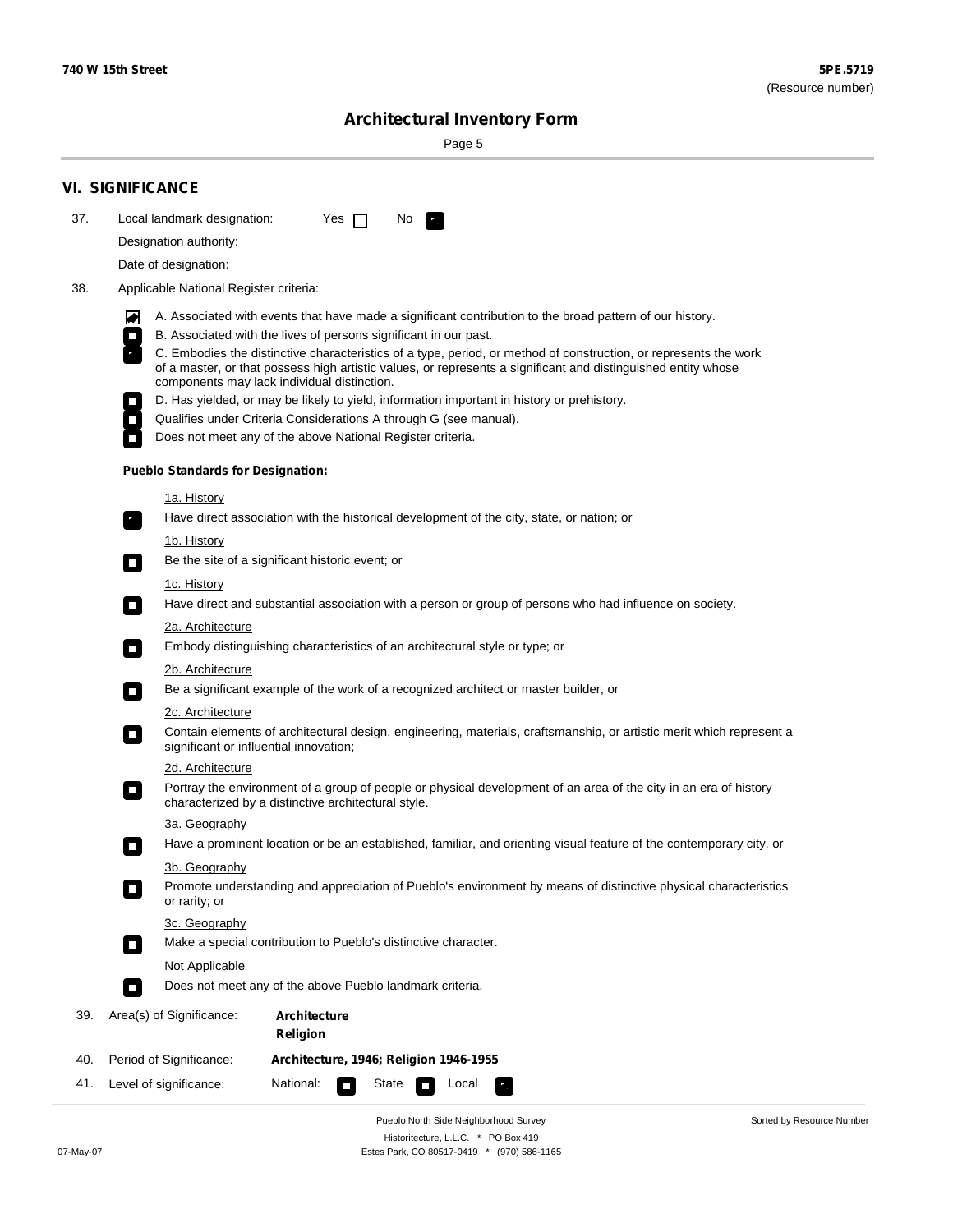Page 6

#### 42. Statement of significance:

This property is historically significant under National Register criterion A (Pueblo Local Landmark criterion 1A) for its **association with the post-World War II development of Pueblo's North Side Neighborhood, particularly the limited** commercial and religious facilities that joined the existing domestic structures. As well, the church is architecturally significant under National Register criterion C (Pueblo Local Landmark criterion 2A) as an example of minimalist, post-war architecture. However, the levels of architectural and historical significance, combined with physical integrity, are not to the extent that this property would qualify for individual listing in the National Register of Historic Places, the Colorado State Register of Historic Properties, or as a City of Pueblo Landmark. Nonetheless, it is a contributing resource within any **potential historic district.**

43. Assessment of historic physical integrity related to significance:

Constructed in 1946, this church exhibits a moderately high level of physical integrity relative to the seven aspects of integrity as defined by the National Park Service and the Colorado Historical Society: location, setting, design, materials, workmanship, feeling, and association. The only alterations have been the removal of windows in the rear elevation and the construction of a shelter over the exterior basement stairwell. This property retains sufficient physical integrity to convey its **architectural and historical significance.**

#### **VII. NATIONAL REGISTER ELIGIBILITY ASSESSMENT**

- 44. National Register eligibility field assessment: Local landmark eligibility field assessment:
- 45. Is there National Register district potential? Yes **Individually eligible Not eligible** Not eligible **Need data**

**Pueblo's North Side Neighborhood represents the evolution of the city's professional middle and upper classes. Its diversity of architectural styles and forms directly represents the city's changing economic and cultural climates. As well, the neighborhood is distinctive because it appears to have evolved independently of the area's dominant industry, steel manufacturing.** Discuss:

No

m

Yes Yes No

**Individually eligible Not eligible** Not eligible **Need data** 

 $No$   $\neg$   $N/A$ 

 $N/A$ 

If there is National Register district potential, is this building contributing:

If the building is in existing National Register district, is it contributing: 46.

#### **VIII. RECORDING INFORMATION**

| 47. | Photograph numbers): | <b>CD-ROM Photo Disc: North Side Photos</b><br>File Name(s): 15thstw740                                                       |
|-----|----------------------|-------------------------------------------------------------------------------------------------------------------------------|
|     | Negatives filed at:  | <b>Special Collections</b><br><b>Robert Hoag Rawlings Public Library</b><br>100 East Abriendo Avenue<br>Pueblo, CO 81004-4290 |
| 48. | Report title:        | <b>Pueblo North Side Neighborhood Survey</b>                                                                                  |
| 49. | $Date(s)$ :          | 07/19/05                                                                                                                      |
| 50. | Recorder(s):         | <b>Adam Thomas</b>                                                                                                            |
| 51. | Organization:        | Historitecture, L.L.C.                                                                                                        |
| 52. | Address:             | <b>PO Box 419</b>                                                                                                             |
|     |                      | Estes Park, CO 80517-0419                                                                                                     |
| 53. | Phone number(s):     | (970) 586-1165                                                                                                                |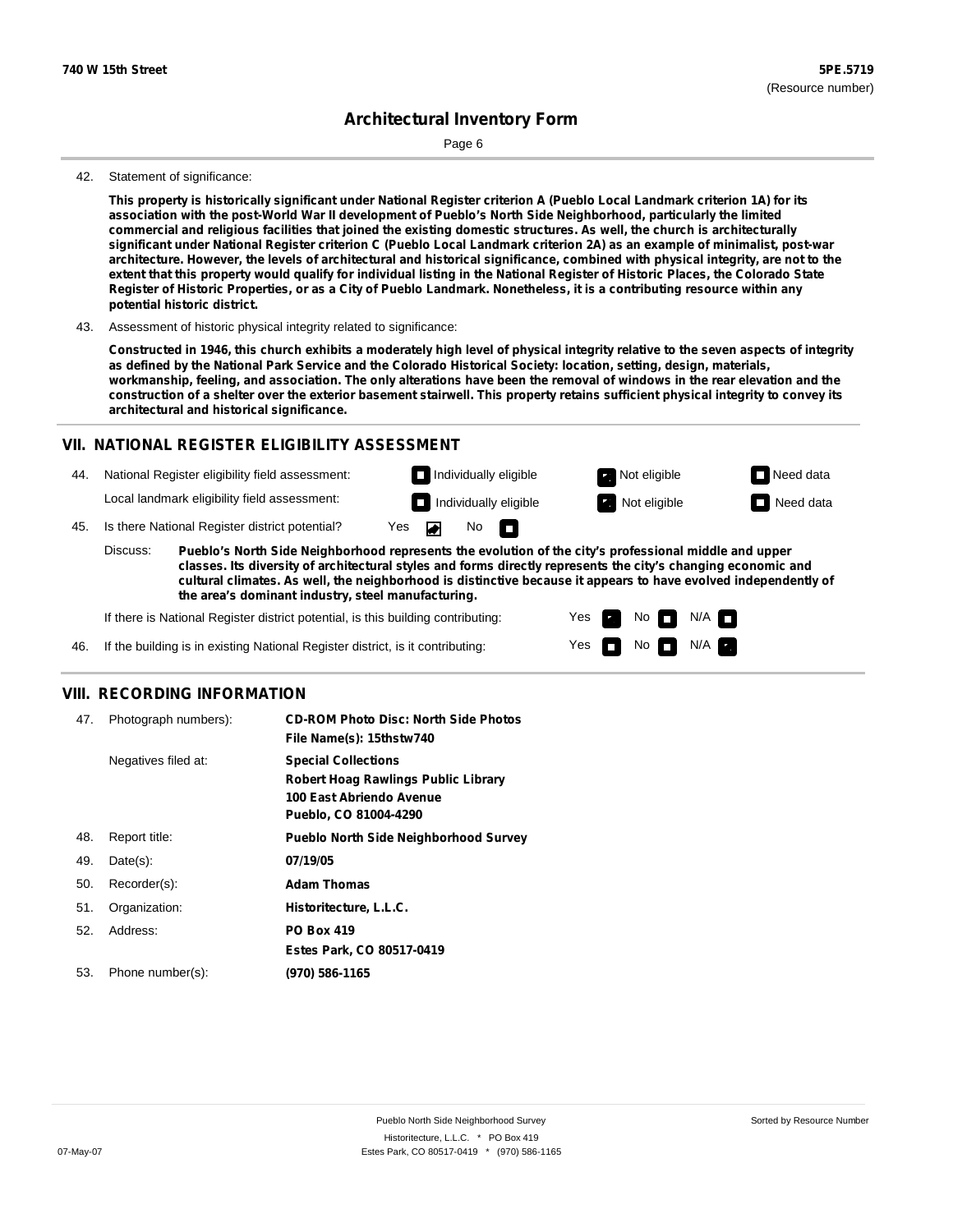Page 7